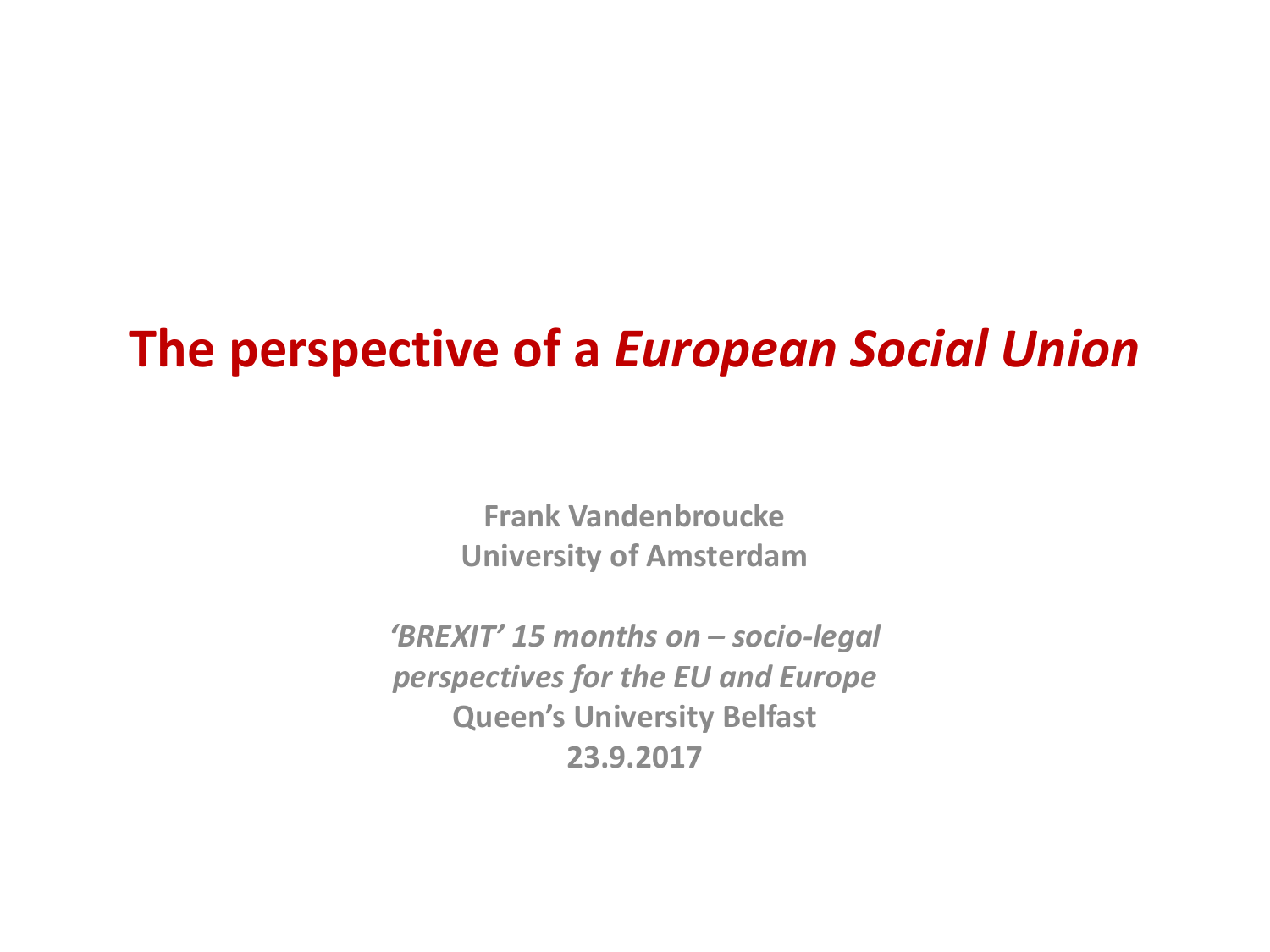#### **Defining the EU's social objective: necessity rather than luxury**

- There is a social corollary to monetary unification: in order to function well, EMU requires a basic consensus on some key features of the member states' social model.
- There is a social corollary to the Single Market: for it to function well, it needs a social dimension.
- However, one should not overstretch functionalist arguments: what is 'needed' because of monetary unification/the Single Market in Europe, depends on the fundamental aspirations that drive the European project at large.
- A call for conceptual clarity: a *European Social Union* ≠ a European Welfare State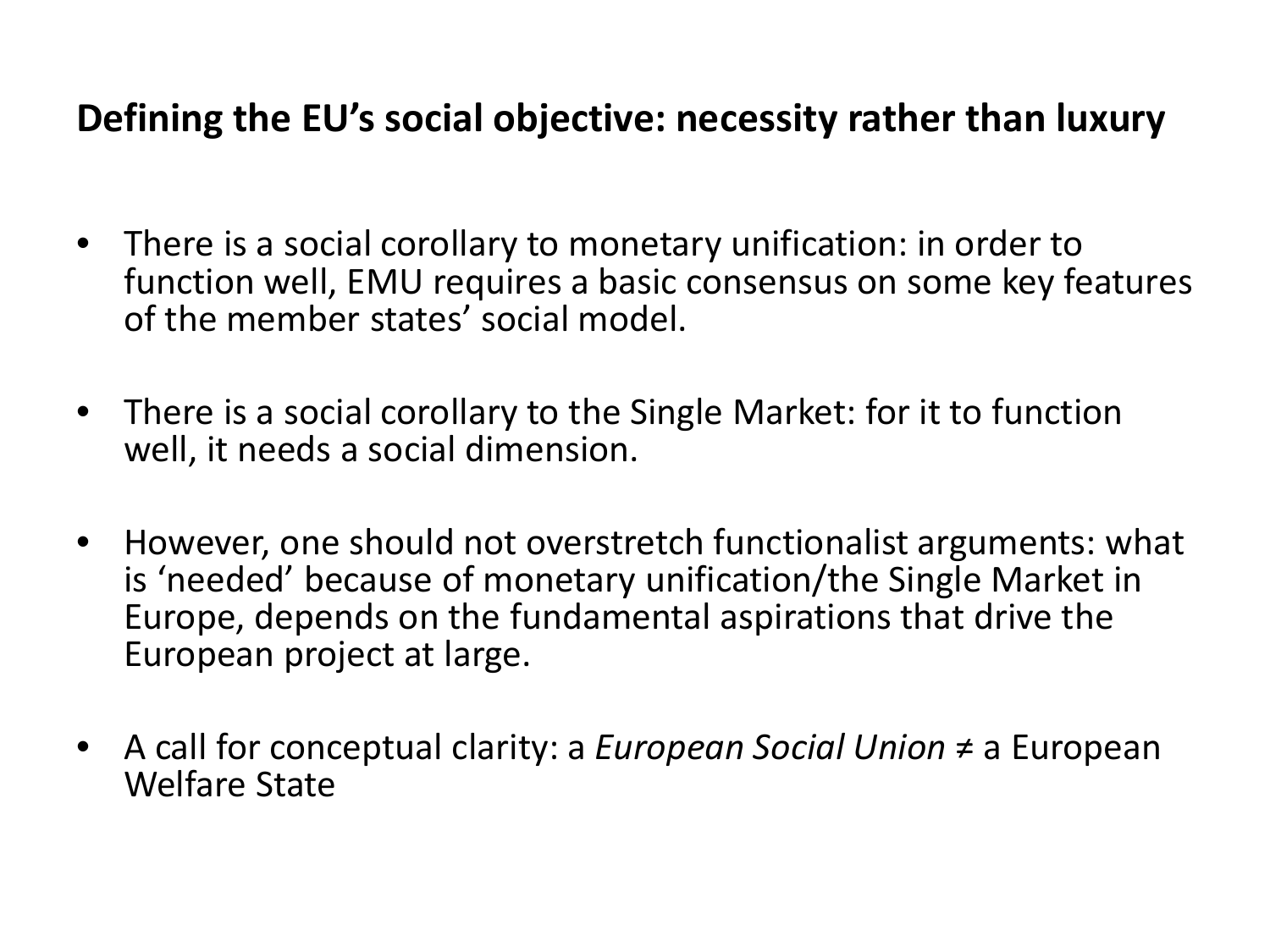#### **EMU as an insurance union: a vaccination metaphor**

- Why are stabilization instruments centralized in monetary unions?
	- Risk sharing (pooling)
	- Externalities (vaccination)
- Vaccination: compulsory (minimum requirements) and subsidized (re-insurance)
- Minimum requirements for an effective stabilisation capacity:
	- sufficiently generous unemployment benefits, notably in the short-term;
	- sufficient coverage rates of unemployment benefit schemes;
	- no labour market segmentation that leaves part of the labour force poorly insured;
	- no proliferation of employment relations that are not integrated into social insurance;
	- effective activation of unemployed individuals;
	- budgetary buffers in good times, so that automatic stabilisers can do their work in bad times.
- These principles become a fortiori imperative, if the Eurozone would be equipped with reinsurance of national unemployment insurance systems.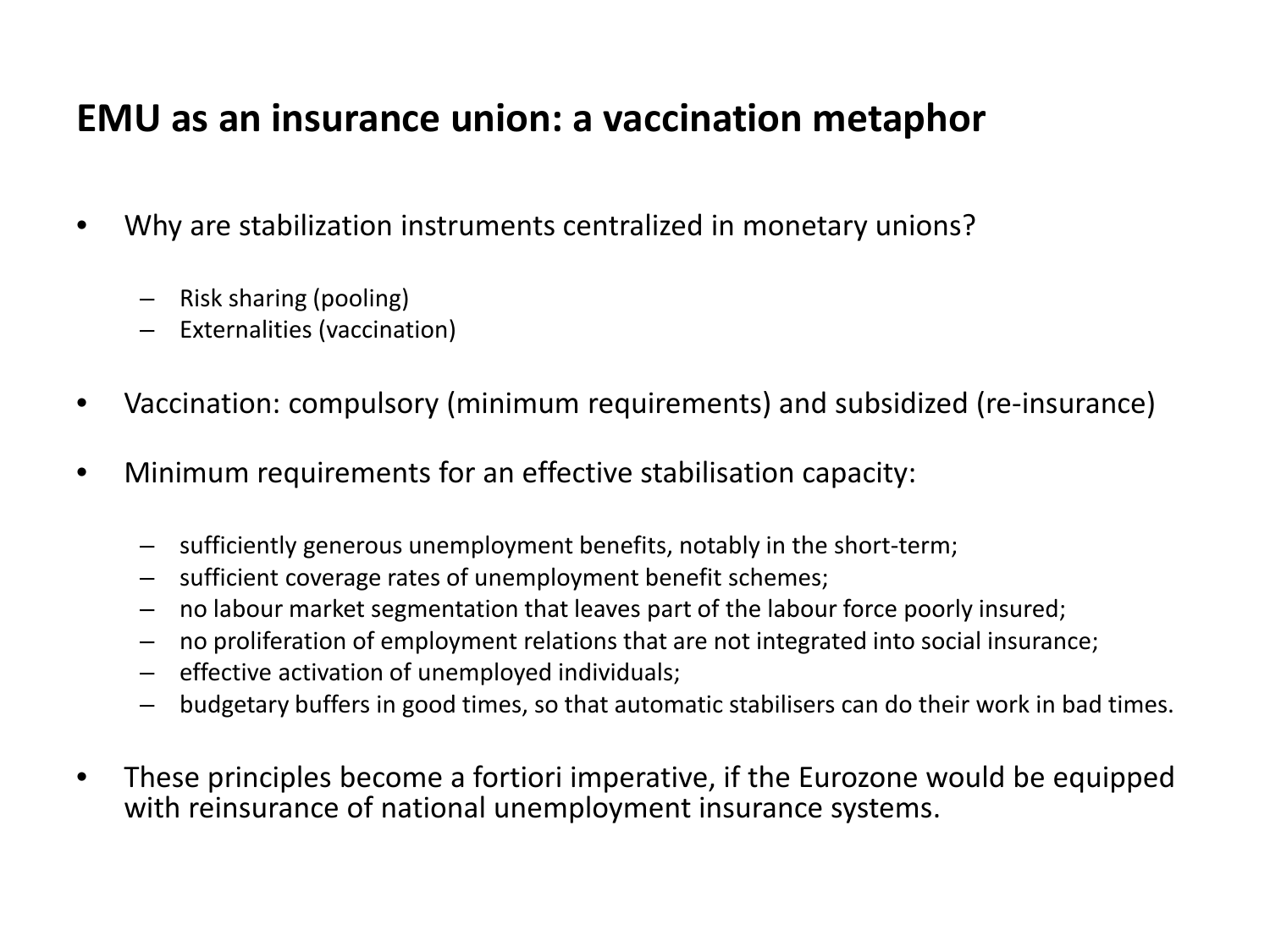#### **The social dimension of EMU: an evolving paradigm**

- In the 1990s, labour market reform was justified by the advent of EMU: supply-side flexibility and 'enabling' activation policies. Today, we need a broader approach : EMU requires a consensus on labour market institutions that support 'stability' and 'symmetry'. Therefore, collective action and 'protective' policies are in order. Enabling and protective policies can be mutually reinforcing, in creating *resilient social systems*.
- Symmetry: member states need labour market institutions that can deliver on wage coordination; this excludes totally decentralised and uncoordinated bargaining. Institutions that monitor competitiveness should be embedded in social dialogue, and distributive concerns should be mainstreamed in the monitoring of competitiveness.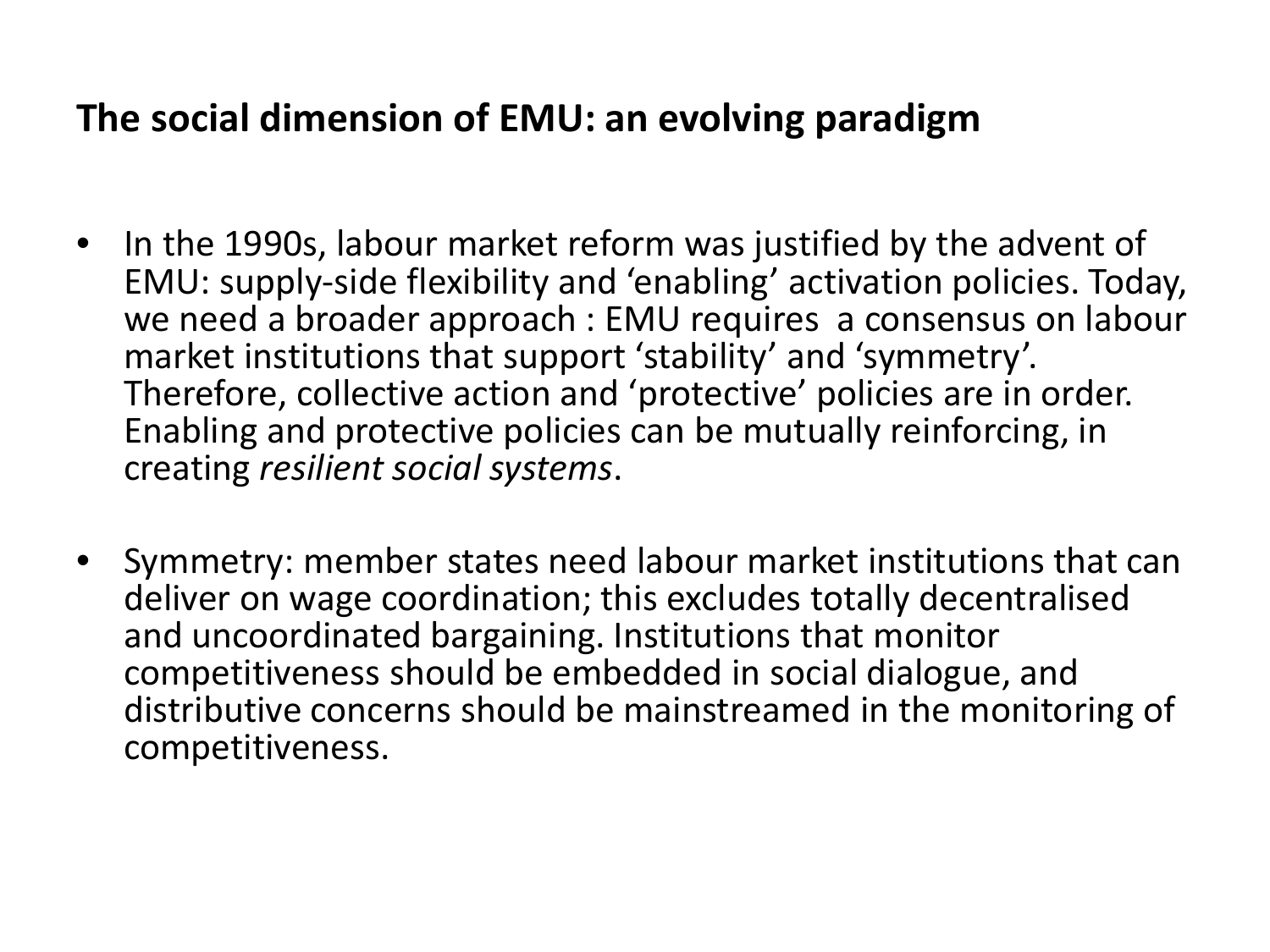#### **The social dimension of the Single Market**

- The Single Market needs both 'posting' and free movement of workers (and non-discrimination), as a matter of fairness.
- A 'balancing act' between domestic social cohesion and free movement is possible (*Viking* and *Laval* judgments).
- Reform of the Posted Workers Directive: compromise is needed
- National minimum wage regimes should be transparent, predictable and universal in coverage.
- Migration creates less pressure in adequately regulated labour markets: hence, the importance of collective bargaining and social dialogue, and access to social security for all workers.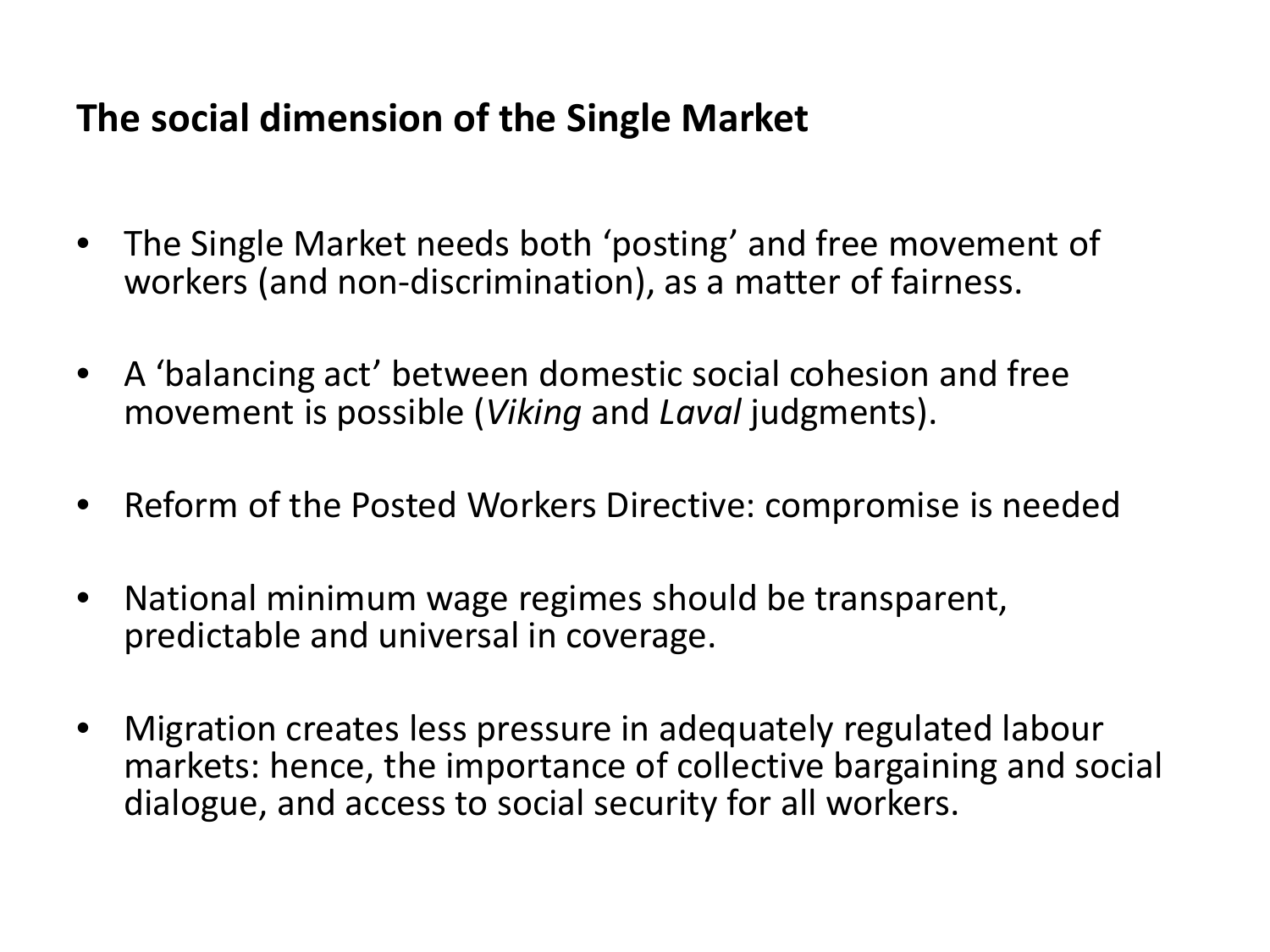#### **A European Social Union**

A Social Union would

- support national welfare states on a *systemic* level in some of their key functions (e.g. stabilization, fair corporate taxation,)
- guide the substantive development of national welfare states via general social standards and objectives, leaving ways and means of social policy to Member States – on the basis of an operational definition of 'the European social model'.
- $\Rightarrow$  European countries would cooperate in a union with an explicit social purpose, pursuing both national and pan-European social cohesion (reconnecting with the *founding fathers'* inspiration)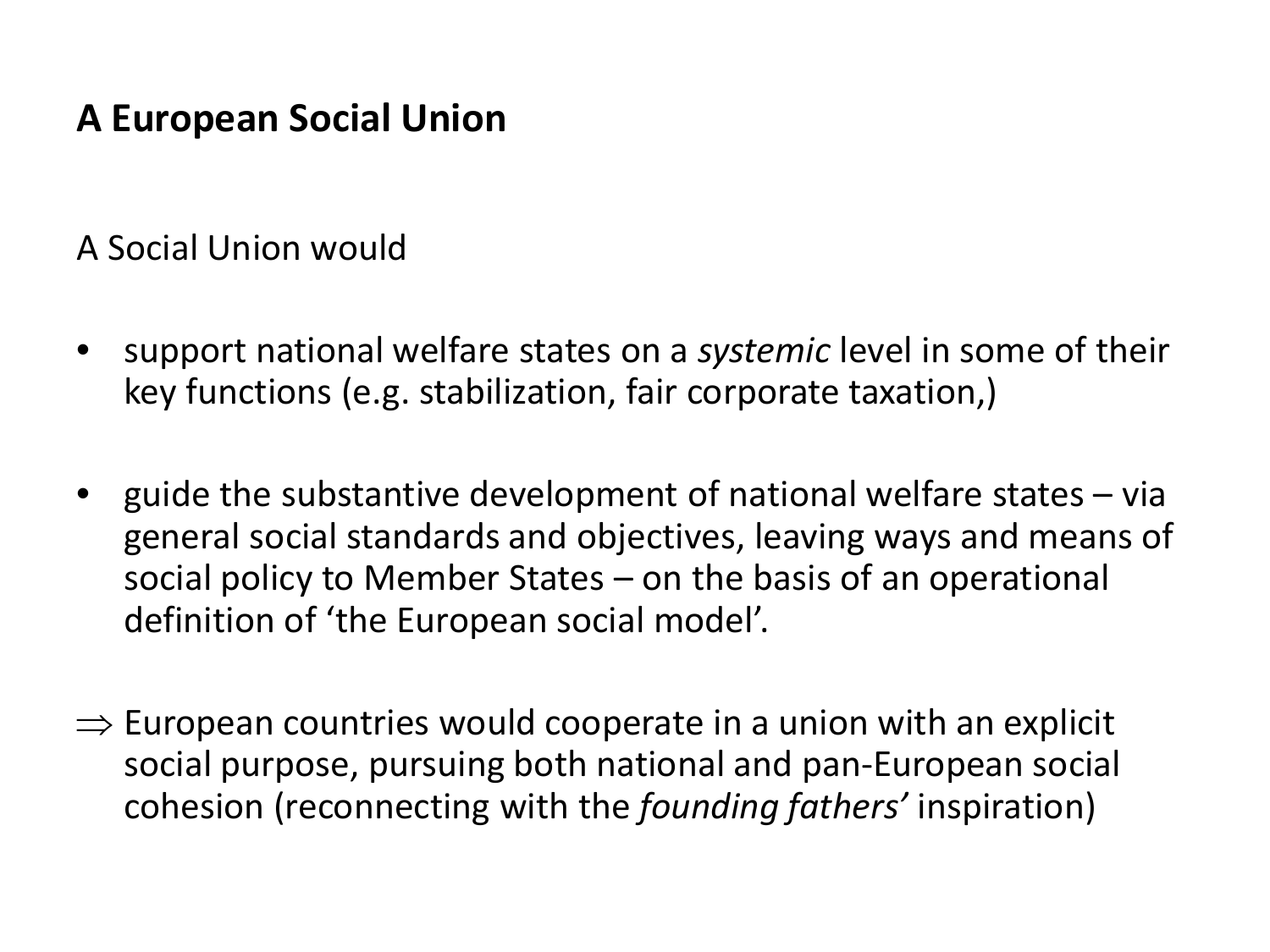## **A practical agenda (I): Fair mobility**

- Robust defense of the idea that EU needs both non-discriminatory free movement of workers and posting, as a matter of fairness
- Reform of the Posted Workers Directive
- Improvements for mobile citizens
- Adequate labour market regulation, importance of collective bargaining and access to social security for all workers, cf. next slide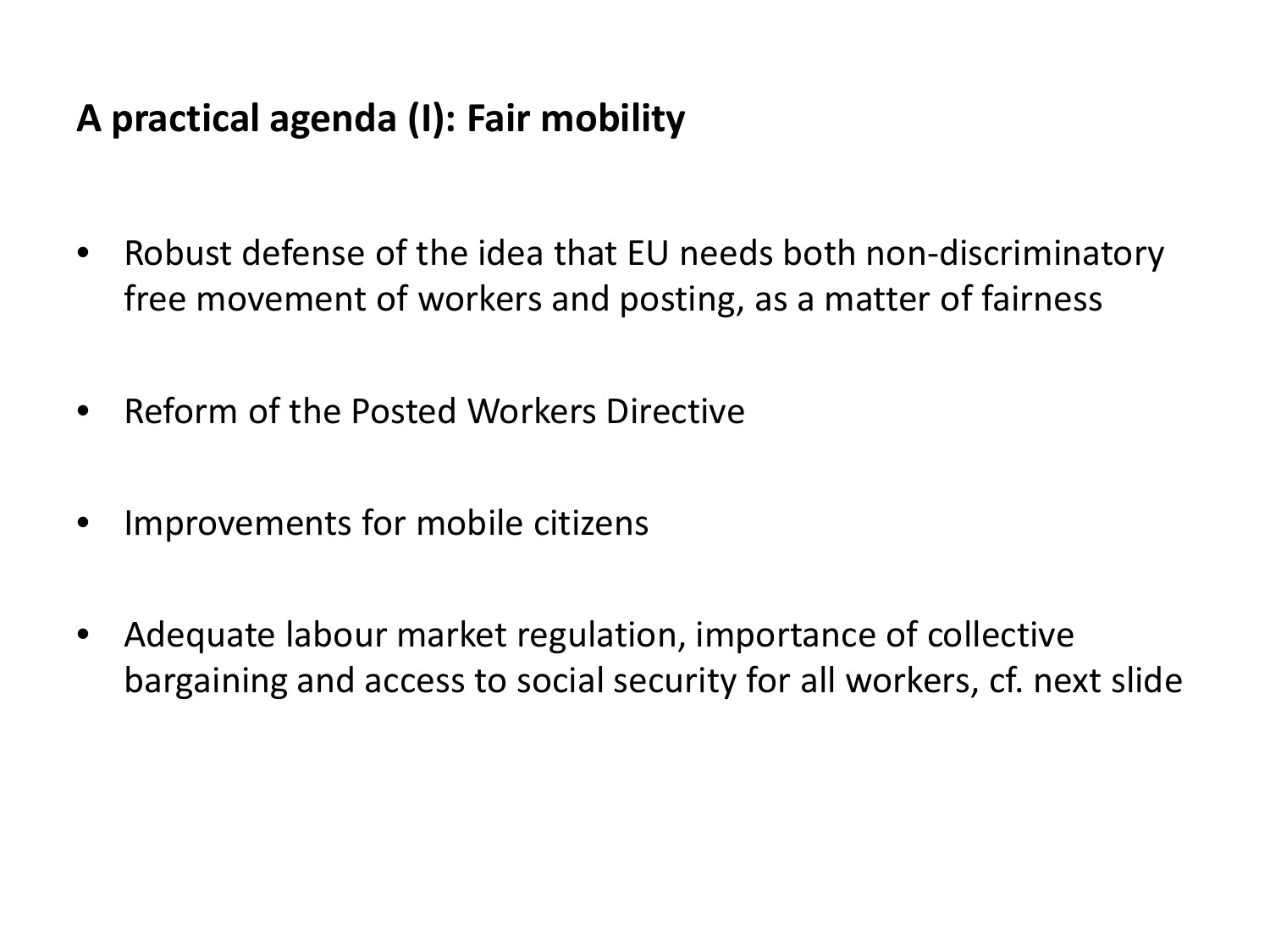# **A practical agenda (II): Upward convergence in social standards & performance**

- The *European Pillar of Social Rights*: important initiative, but to be made operational (legislative, financial & policy coordination instruments)
- Priority areas for the stabilisation capacity of welfare states and the successful integration of migrant workers:
	- Access to social protection for all workers
	- Quality of unemployment insurance & activation
	- Universality of minimum wage regimes
- Upward convergence in features supporting the stabilisation capacity of national welfare states is *a fortiori* needed with a view to the eventual organization of a Eurozone re-insurance scheme ('vaccination metaphor').
- [Wage coordination in Eurozone: can it be 'symmetrical' and linked with 'national conversations' on the functional distribution of incomes?]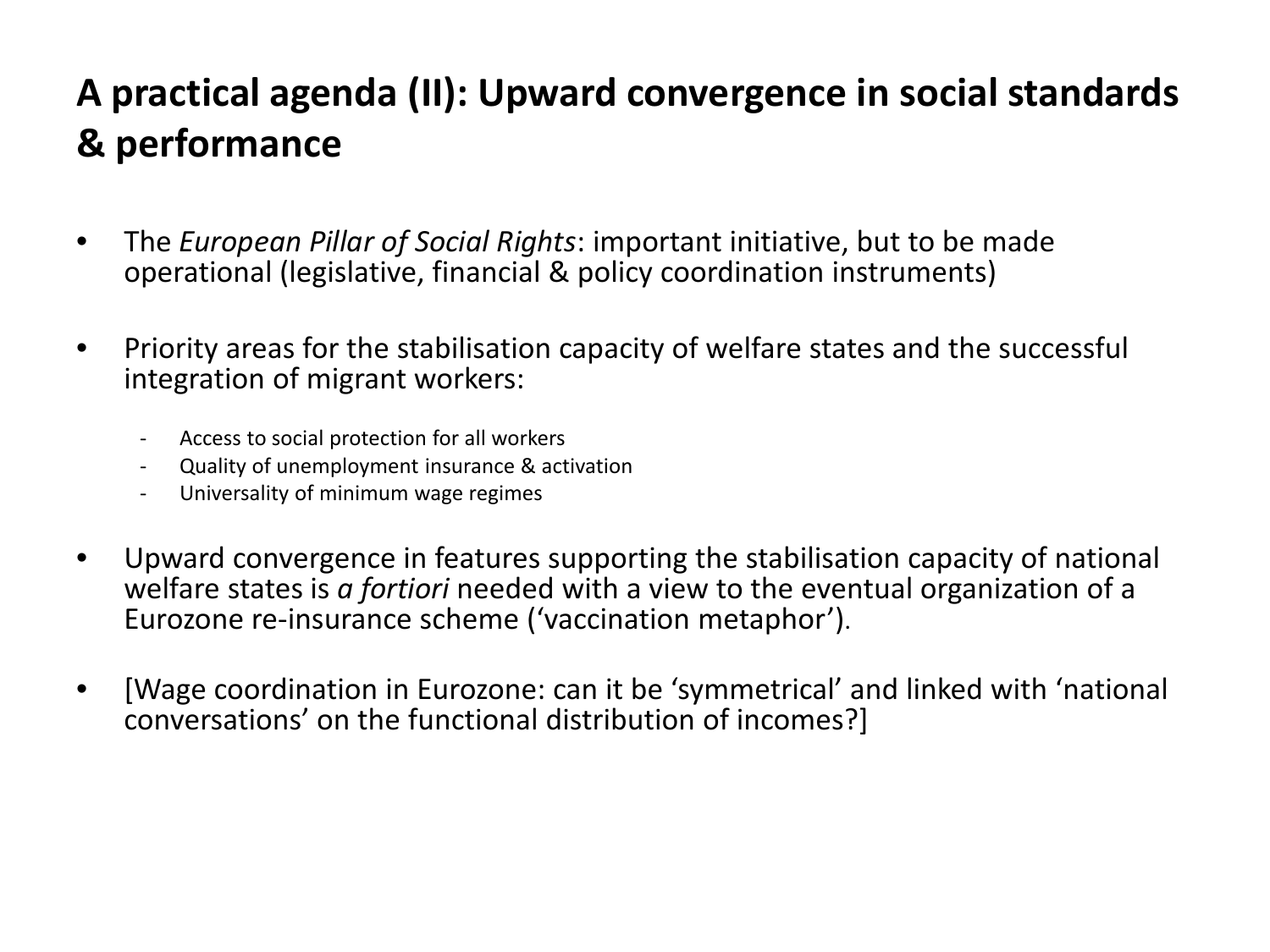## **A practical agenda (III): Investment in human capital**

- Revisit the 2013 *Social Investment Package*
- Enhance importance of investment in human capital (child care, education) in European Semester (CSR's), and create budgetary leeway to implement such CSR's in fiscal surveillance of member states.